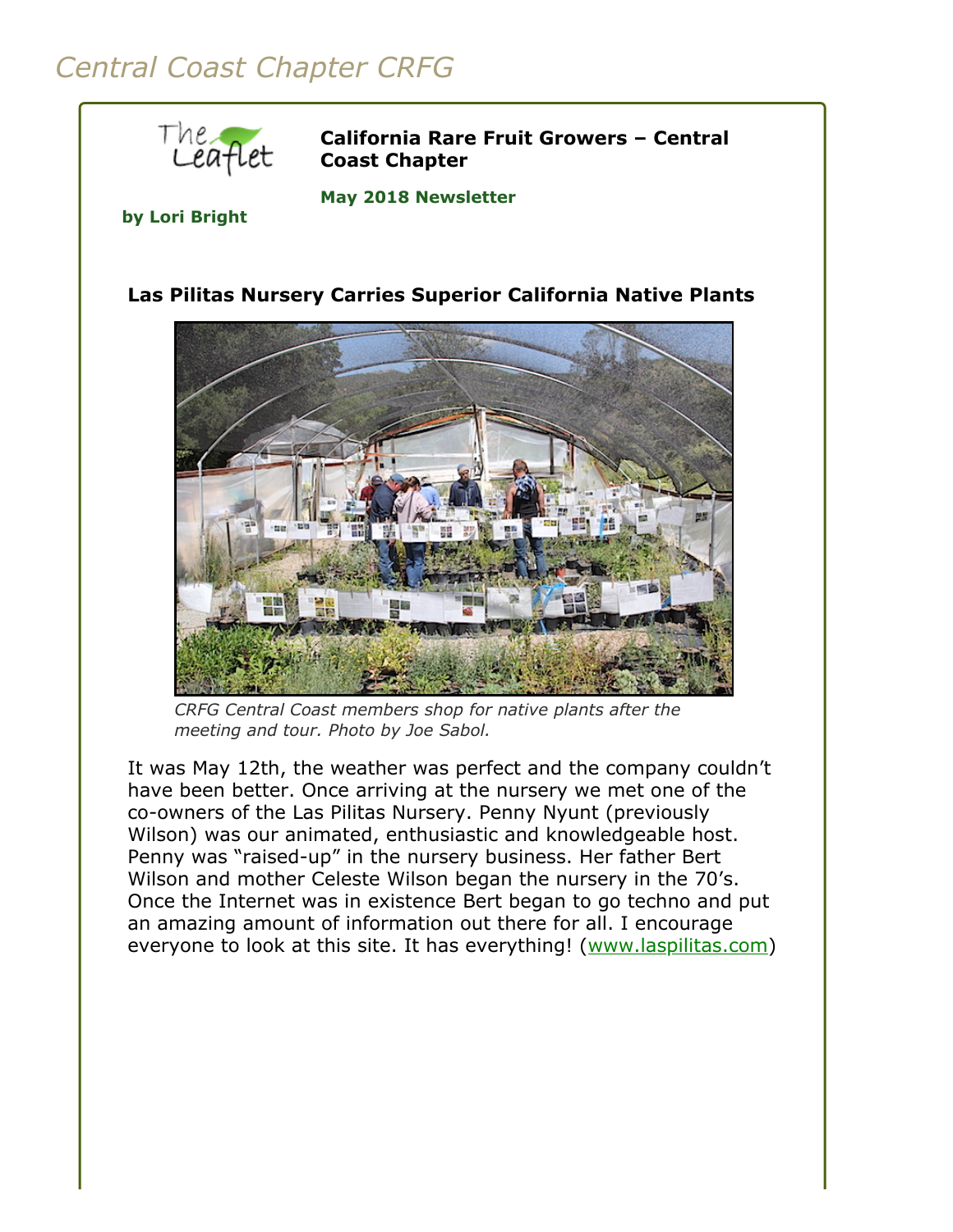

*Penny wears the CRFG cap that Tucker has presented to her to say "thank you" on behalf of our Chapter. Photo by Joe Sabol.*



*Our animated and informative host shares a wealth of information about the native plants at Las Pilitas Nursery. Photo by Joe Sabol.*

Las Pilitas offers a plethora of plants not-the-least-of-which is a collection of 47 cultivars of Manzanita! With a nursery full of fabulous plants, it's not unheard of that some species might cross with one-other……then VOILÀ, Las Pilitas serendipitously creates a [brand new cultivar. Watch for P](https://www.laspilitas.com/nature-of-california/plants/607--salvia-pozo-blue)[enstemon 'Margarita BOP'](https://www.laspilitas.com/nature-of-california/plants/471--penstemon-margarita-bop)[, Salvia](https://www.laspilitas.com/nature-of-california/plants/607--salvia-pozo-blue) 'Pozo Blue' and [Salvia 'Celestial Blue'](https://www.laspilitas.com/nature-of-california/plants/744--salvia-celestial-blue). The philosophy at the nursery is one of "Survival of the Fittest". In other words- if a plant can handle harsh conditions and still look beautiful – It's a KEEPER.

Some of the plants Penny introduced us to were:

- [Salvia Spathacea,](https://www.laspilitas.com/nature-of-california/plants/617--salvia-spathacea) Humming Bird Sage: Easy groundcover for under Oak trees.
- [Sambucus caerulea,](https://www.laspilitas.com/nature-of-california/plants/619--sambucus-caerulea) Native Elderberry: Make Elderberry wine, or cough syrup, but always cook the berries first.
- [Rhus ovata,](https://www.laspilitas.com/nature-of-california/plants/572--rhus-ovata) Sugar Bush: Perfect for Screening out those nosey neighbors, and fast-growing to boot.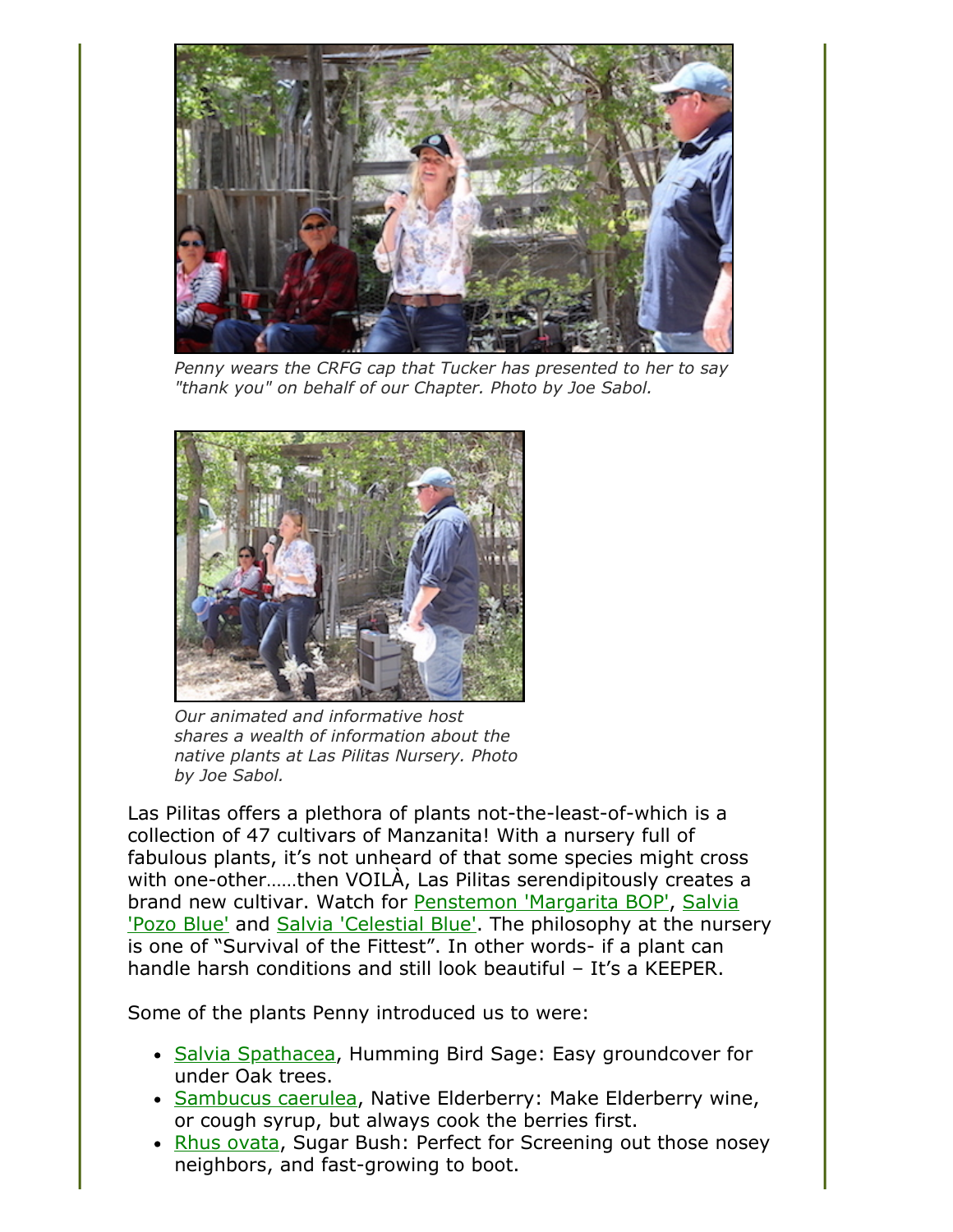- [Ribes aureum var. gracillimum](https://www.laspilitas.com/nature-of-california/plants/3503--ribes-aureum-gracillimum-golden-penny), 'Penny's golden Current': Easy to grow and tasty!
- [Ribes quercetorum](https://www.laspilitas.com/nature-of-california/plants/583--ribes-quercetorum) is a great bird habitat and makes great jellies and jams.
- [Aristolochia californica](https://www.laspilitas.com/nature-of-california/plants/90--aristolochia-californica), 'California Dutchman's Pipe': A healthy and beautiful vigorous vine.
- [Satureja douglasii,](https://www.laspilitas.com/nature-of-california/plants/622--satureja-douglasii) Yerba Buena or Indian Mint is wonderful groundcover and fab for tea.
- [Eriogonum fasciculatum,](https://www.laspilitas.com/nature-of-california/plants/284--eriogonum-fasciculatum-polifolium) California Buckwheat: Tough plant and will keep down weeds.
- [Trichostema lanatum,](https://www.laspilitas.com/nature-of-california/plants/680--trichostema-lanatum) Wooly Blue Curls: BEAUTIFUL, almost orchid-like deep purple flowers.

Las Pilitas Nursery is open on both Fridays and Saturdays. These plants are a marvel to behold. Thanks so much Penny!!!



*Our group listens attentively as Penny tells the history of her family's business. Photo by Joe Sabol.*



*Penny takes the group on a tour of part of the grounds and tells the history of plants we see on the way. Photo by Joe Sabol.*

## **Recently Updated in Website**